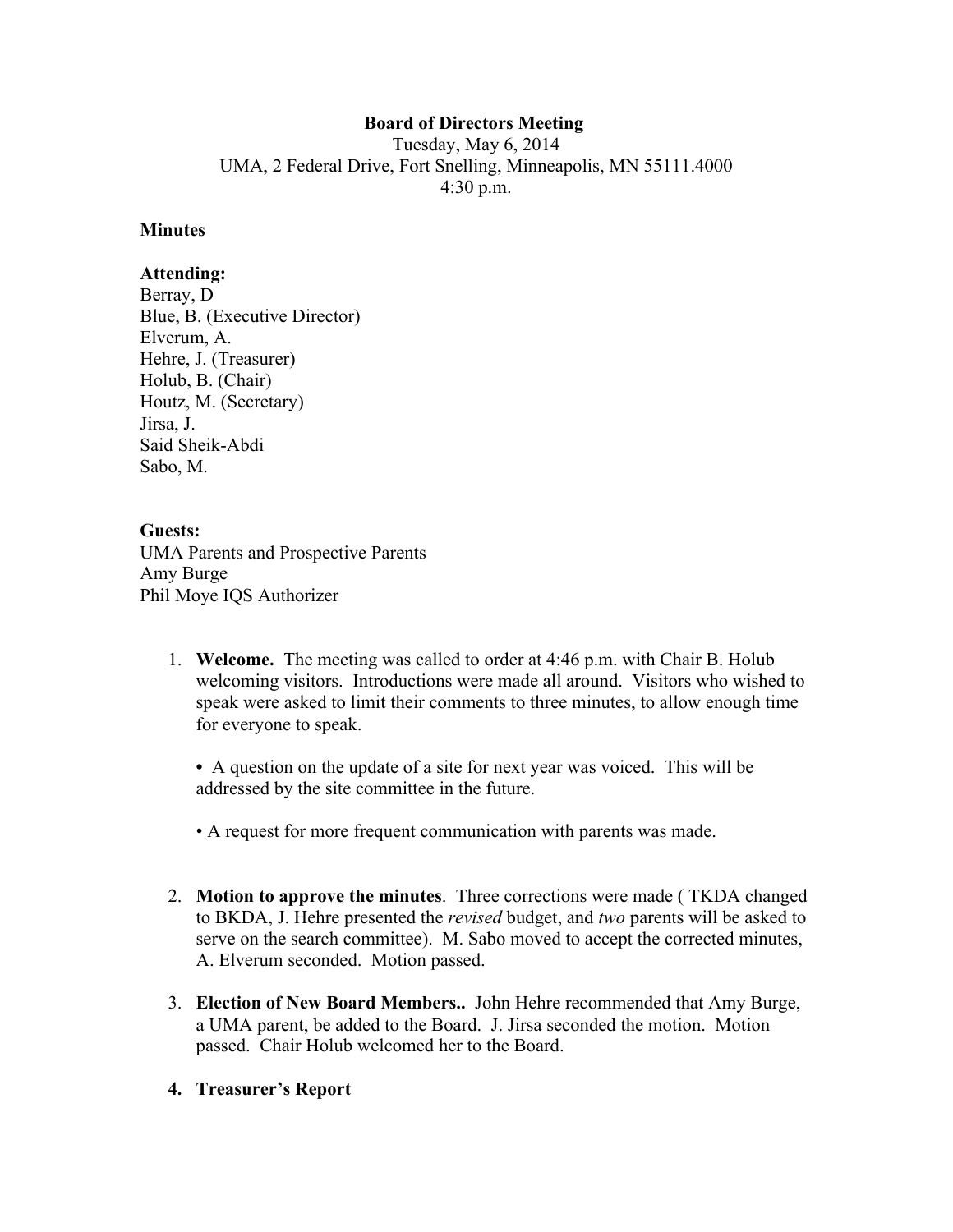A request was made to move the Board meetings to the second Tuesday of the month, so that the budget information will be more readily available.

J. Hehre presented the financial report. M. Sabo moved to accept, seconded by A. Elverum. Motion passed.

J. Hehre asked for Board approval to submit Form 990 Federal form to the IRS and the Minnesota State Attorney General. M. Sabo moved to approve with D. Berray seconding. Motion passed.

### 5. **Director's Report.**

B.Blue recommended that Q-Comp be continued for next year and that we seek funding for the program. Julie Blue has offered to help with the application and will reach out to the teacher team leaders to work on this together. Chair Holub thanked Julie Blue for her work.

Assessment Update: The MCAs were finished last week. The NWEA will be given at the end of the school year.

Statute 120B.11, World's Best Workforce, an UMA requirement, information will be emailed by B. Blue to the Board.

B. Blue gave an update on Board training. New members will need to attend training in governance, financial, and personnel. Dr. Blue will make a list of providers of such training.

#### **7. Committee Reports**

• Search committee is made up of two parents, two teachers, two Board members and John Hehre. A job description, a scoring matrix, and a list of interview questions have been written for the position of Executive Director. The position will be posted on EdPost. Six resumes have been forwarded to members of the Search Committee.

•Outreach, Recruitment and Enrollment. D. Berray reported the results of the enrollment query as follows: Returning  $6^{th}$  graders to  $7^{th}$  grade: 107 yes New  $7<sup>th</sup>$  graders: 6 yes New  $6^{th}$  graders: 52 yes 45 "maybes" between the two grades. The "maybe" responders will be called. Returning  $6<sup>th</sup>$  graders: 17 no New  $7<sup>th</sup>$  graders: 1 no New  $6^{\text{th}}$  graders: 22 no

20 students are on the waiting list.